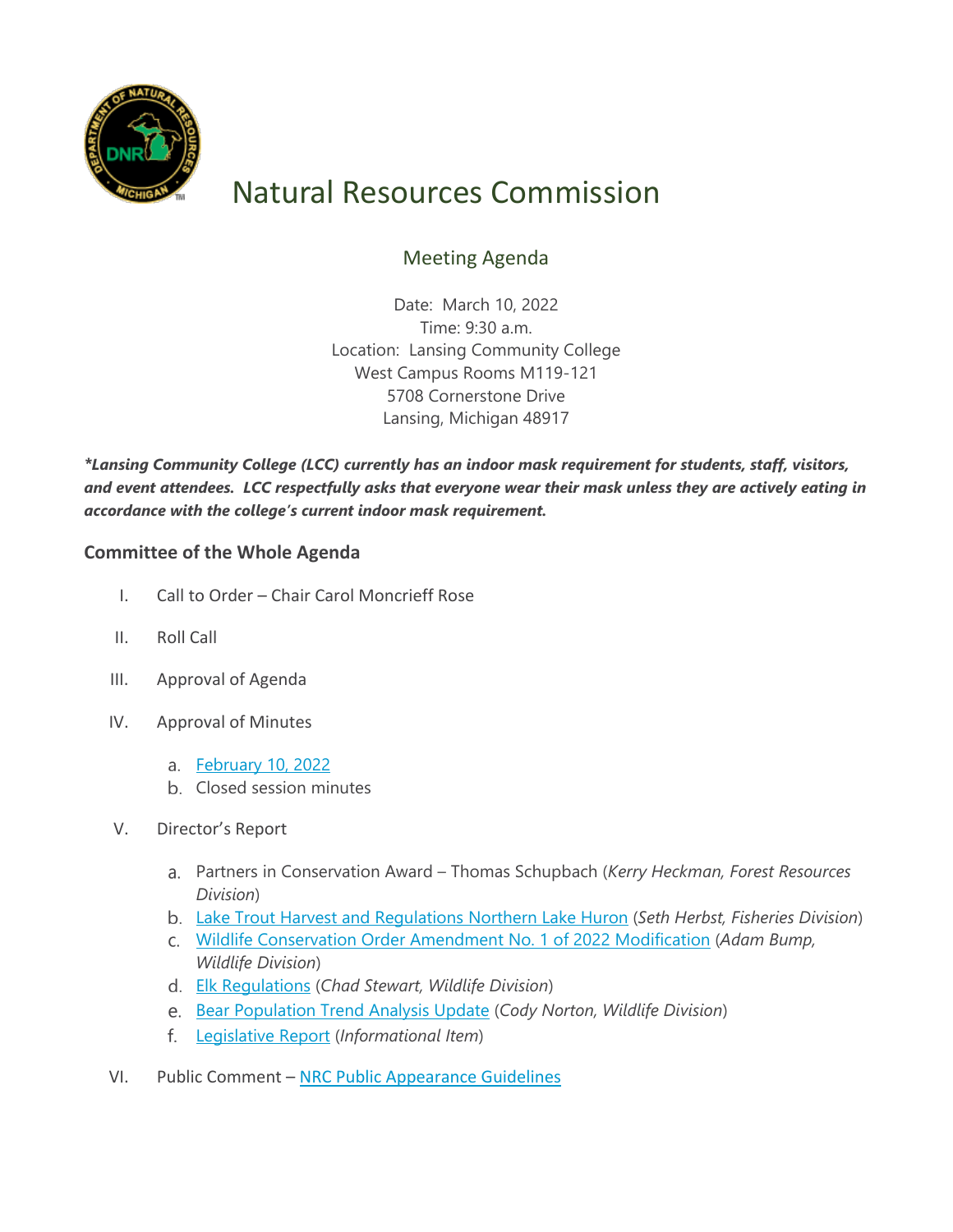Natural Resources Commission March 10, 2022 Page 2

- 5 Minute Comment
	- i. Nancy Hudson, UPBHA Bears
	- ii. Joe Hudson, UPBHA Bears
	- iii. Mike Thorman, MHDF Bears
	- iv. Michael Schippa Furbearer regulations
	- v. Molly Tamulevich Bobcats
	- vi. Dale Hendershot Furbearer issues
- 3 Minute Comment
	- i. Mary Rosseel-Jones Sandhill Cranes
	- ii. Mark Jones Sandhill Cranes
- VII. New Business
	- a. Director's Orders
		- i. [January 18, 2022 Oil and Gas Lease Auction Results](http://www.michigan.gov/documents/dnr/Signed_OG_Auction_748905_7.pdf)
	- b. Land Transactions
		- i. Sale of [Restrictive Covenant on DNR-Managed Land](http://www.michigan.gov/documents/dnr/Signed_20210180_748906_7.pdf) [Forest Resources Division, Kalkaska](http://www.michigan.gov/documents/dnr/Signed_20210180_748906_7.pdf) County [Land Transaction Case #20210180](http://www.michigan.gov/documents/dnr/Signed_20210180_748906_7.pdf)
		- ii. [Sale of Surplus DNR-Managed Land](http://www.michigan.gov/documents/dnr/Signed_20210236_748907_7.pdf) [Metro District, Wayne County](http://www.michigan.gov/documents/dnr/Signed_20210236_748907_7.pdf) [Land Transaction Case #20210236](http://www.michigan.gov/documents/dnr/Signed_20210236_748907_7.pdf)
		- iii. [Conveyance of Easement on DNR-Managed Land](http://www.michigan.gov/documents/dnr/Signed_20210276_748908_7.pdf) [Parks and Recreation Division, Kent County](http://www.michigan.gov/documents/dnr/Signed_20210276_748908_7.pdf) [Land Transaction Case #20210276](http://www.michigan.gov/documents/dnr/Signed_20210276_748908_7.pdf)
	- c. NRC/Director Orders
		- i. [Wildlife Conservation Order Amendment No. 3](http://www.michigan.gov/documents/dnr/Signed_03WCO2022_748912_7.pdf) of 2022 Elk [Regulations](http://www.michigan.gov/documents/dnr/Signed_03WCO2022_748912_7.pdf)
- VIII. Old Business
	- Director's Orders None
	- b. NRC/Director Orders
		- i. [Wildlife Conservation Order Amendment No. 1 of 2022](http://www.michigan.gov/documents/dnr/Signed_01WCO2022_748909_7.pdf) [Furbearer Regulations](http://www.michigan.gov/documents/dnr/Signed_01WCO2022_748909_7.pdf)
		- ii. [Wildlife Conservation Order Amendment No. 2 of 2022](http://www.michigan.gov/documents/dnr/Signed_02WCO2022_748911_7.pdf) [Migratory Game Bird Hunting Seasons and Managed Waterfowl Area Regulations](http://www.michigan.gov/documents/dnr/Signed_02WCO2022_748911_7.pdf)
	- IX. Commissioner Reports
	- X. Closed Session
- XI. Adjournment